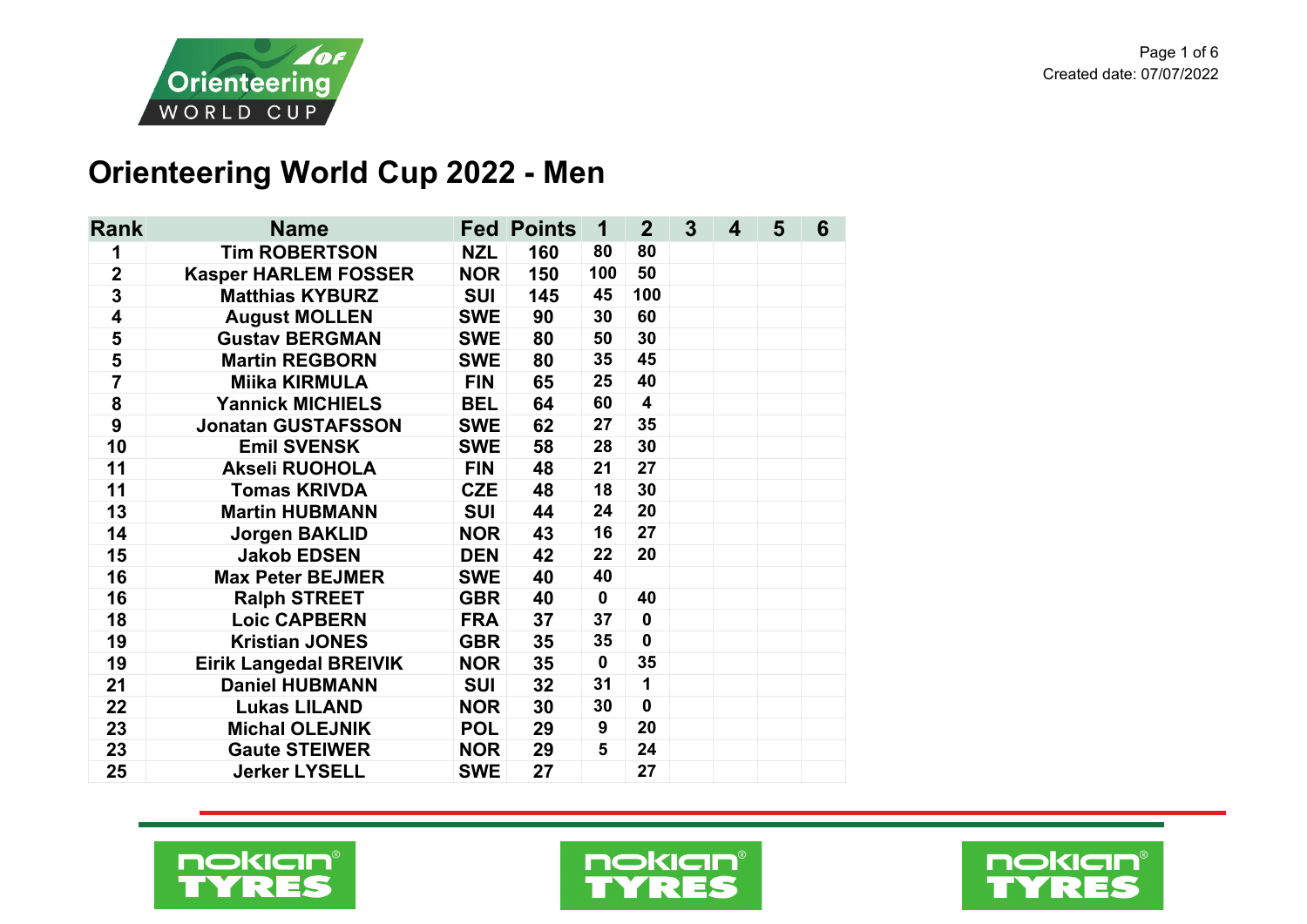

| Rank | <b>Name</b>                       |            | <b>Fed Points</b> |                | $\mathbf{2}$            | $\overline{3}$ | 4 | 5 | 6 |
|------|-----------------------------------|------------|-------------------|----------------|-------------------------|----------------|---|---|---|
| 26   | <b>Eskil KINNEBERG</b>            | <b>NOR</b> | 26                |                | 24                      |                |   |   |   |
| 26   | <b>FIN</b><br><b>Aleksi NIEMI</b> |            | 26                | 26             | $\mathbf 0$             |                |   |   |   |
| 26   | <b>Adrien DELENNE</b>             | <b>FRA</b> | 26                | $\overline{2}$ | 24                      |                |   |   |   |
| 29   | <b>Aston KEY</b>                  | <b>AUS</b> | 25                | 11             | 14                      |                |   |   |   |
| 30   | <b>Riccardo RANCAN</b>            | <b>SUI</b> | 23                | 23             | $\mathbf{0}$            |                |   |   |   |
| 31   | <b>Otto KAARIO</b>                | <b>FIN</b> | 22                | $\overline{2}$ | 20                      |                |   |   |   |
| 32   | <b>Felix AXELSSON</b>             | <b>SWE</b> | 21                | 21             | $\mathbf 0$             |                |   |   |   |
| 33   | <b>Matthias REINER</b>            | <b>AUT</b> | 20                | $\mathbf 0$    | 20                      |                |   |   |   |
| 33   | <b>Havard Sandstad EIDSMO</b>     | <b>NOR</b> | 20                | $\mathbf 0$    | 20                      |                |   |   |   |
| 35   | <b>Anton JOHANSSON</b>            | <b>SWE</b> | 19                | 19             |                         |                |   |   |   |
| 36   | <b>Florian HOWALD</b>             | <b>SUI</b> | 17                | 9              | 8                       |                |   |   |   |
| 36   | <b>Rudolfs ZERNIS</b>             | <b>LAT</b> | 17                | 16             | $\mathbf{1}$            |                |   |   |   |
| 36   | <b>Elias JONSSON</b>              | <b>NOR</b> | 17                | 17             | $\mathbf 0$             |                |   |   |   |
| 39   | <b>Soren Thrane ODUM</b>          | <b>DEN</b> | 16                | $\overline{2}$ | 14                      |                |   |   |   |
| 39   | <b>Jonas EGGER</b>                | <b>SUI</b> | 16                | 16             | $\mathbf 0$             |                |   |   |   |
| 41   | <b>Lucas BASSET</b>               | <b>FRA</b> | 15                | $\overline{7}$ | 8                       |                |   |   |   |
| 41   | <b>Algirdas BARTKEVICIUS</b>      | <b>LTU</b> | 15                | 11             | $\overline{\mathbf{4}}$ |                |   |   |   |
| 43   | <b>Bojan BLUMENSTEIN</b>          | <b>GER</b> | 14                | $\mathbf 0$    | 14                      |                |   |   |   |
| 43   | <b>Erik DOEHLER</b>               | <b>GER</b> | 14                | $\mathbf 0$    | 14                      |                |   |   |   |
| 43   | <b>Jakub GLONEK</b>               | <b>CZE</b> | 14                | $\mathbf 0$    | 14                      |                |   |   |   |
| 43   | <b>Tino POLSINI</b>               | <b>SUI</b> | 14                | 6              | 8                       |                |   |   |   |
| 43   | <b>Teemu OKSANEN</b>              | <b>FIN</b> | 14                | $\mathbf 0$    | 14                      |                |   |   |   |
| 48   | <b>Joey HADORN</b>                | <b>SUI</b> | 13                | 13             | $\mathbf{0}$            |                |   |   |   |
| 49   | <b>Tuomas HEIKKILA</b>            | <b>FIN</b> | 12                | 12             | $\mathbf{0}$            |                |   |   |   |
| 50   | <b>Jonathan CRICKMORE</b>         | <b>GBR</b> | 8                 | $\mathbf 0$    | 8                       |                |   |   |   |
| 50   | <b>Emil OEBRO</b>                 | <b>DEN</b> | 8                 | $\mathbf 0$    | 8                       |                |   |   |   |
| 50   | <b>Touko SEPPA</b>                | <b>FIN</b> | 8                 | $\mathbf 0$    | 8                       |                |   |   |   |
| 53   | <b>Nathan LAWSON</b>              | <b>GBR</b> | 5                 | 4              | 1                       |                |   |   |   |





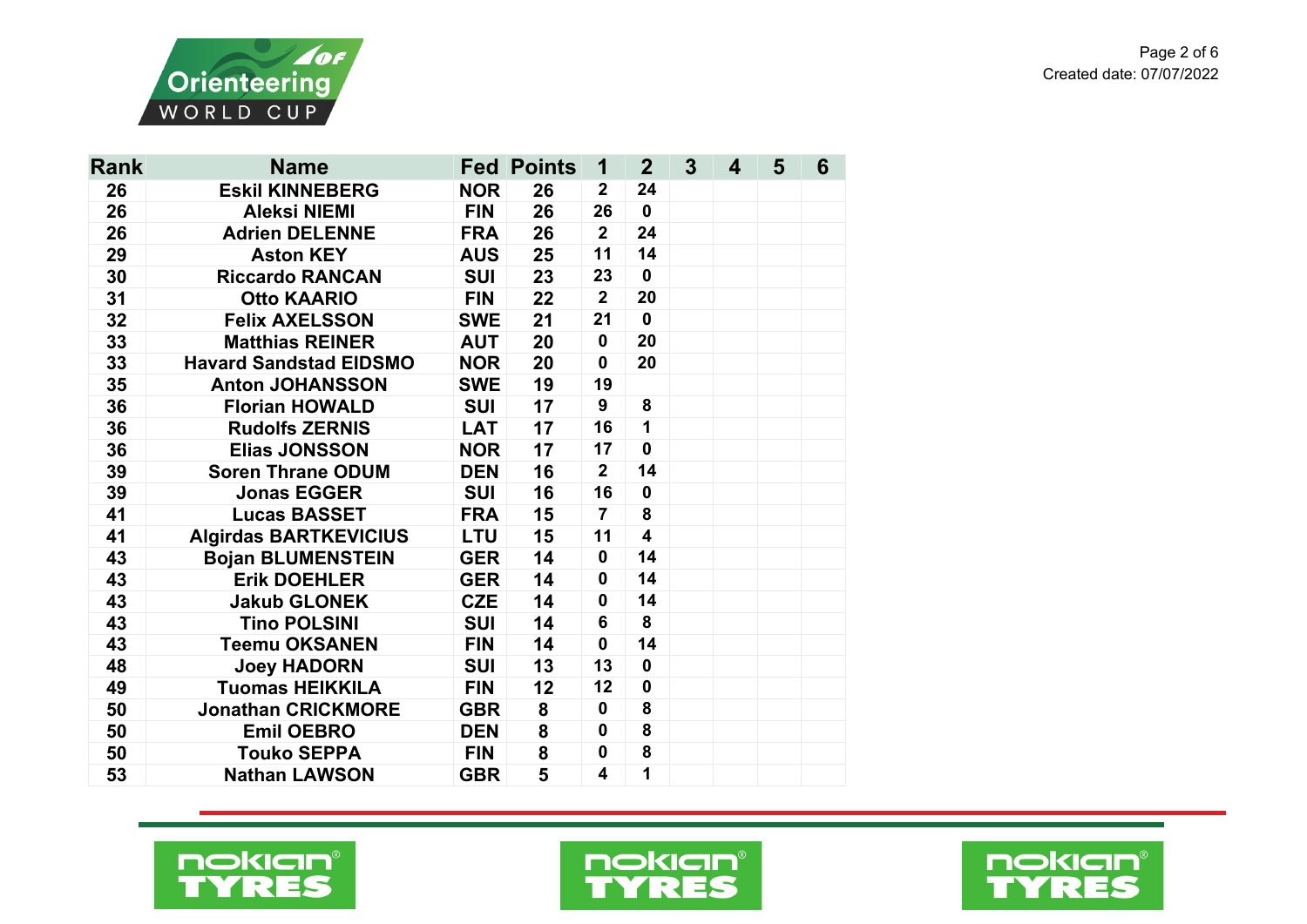

| <b>Rank</b> | <b>Name</b>                      | <b>Fed Points</b>                     |                         | 1            | $\mathbf{2}$            | 3 | 4 | 5 | 6 |
|-------------|----------------------------------|---------------------------------------|-------------------------|--------------|-------------------------|---|---|---|---|
| 54          | <b>Ruslan GLIBOV</b>             | <b>UKR</b>                            | $\overline{\mathbf{4}}$ | 4            | 0                       |   |   |   |   |
| 54          | <b>Mathieu PERRIN</b>            | <b>FRA</b><br>$\overline{\mathbf{4}}$ |                         | $\mathbf 0$  | $\overline{\mathbf{4}}$ |   |   |   |   |
| 54          | <b>Quentin MOULET</b>            | <b>FRA</b>                            | 4                       | $\mathbf{0}$ | $\overline{\mathbf{4}}$ |   |   |   |   |
|             | <b>Vilius ALELIUNAS</b>          | <b>LTU</b>                            | $\mathbf 0$             | 0            | 0                       |   |   |   |   |
|             | <b>Marc SERRALLONGA ARQUES</b>   | <b>ESP</b>                            | $\boldsymbol{0}$        | 0            | 0                       |   |   |   |   |
|             | <b>Magnus DEWETT</b>             | <b>DEN</b>                            | $\boldsymbol{0}$        | $\mathbf 0$  | $\mathbf 0$             |   |   |   |   |
|             | <b>William GARDNER</b>           | <b>GBR</b>                            | $\mathbf 0$             | $\mathbf 0$  | $\mathbf 0$             |   |   |   |   |
|             | <b>Matthias GROELL</b>           | <b>AUT</b>                            | $\mathbf 0$             | $\mathbf 0$  | $\mathbf 0$             |   |   |   |   |
|             | <b>Joni HIRVIKALLIO</b>          | <b>FIN</b>                            | $\boldsymbol{0}$        | $\mathbf 0$  | 0                       |   |   |   |   |
|             | <b>Andris JUBELIS</b>            | <b>LAT</b>                            | $\boldsymbol{0}$        | $\mathbf 0$  | $\mathbf 0$             |   |   |   |   |
|             | <b>Gernot YMSEN</b>              | <b>AUT</b>                            | $\boldsymbol{0}$        | $\mathbf 0$  | $\mathbf{0}$            |   |   |   |   |
|             | <b>Kenny KIVIKAS</b>             | <b>EST</b>                            | $\mathbf 0$             | $\mathbf 0$  | 0                       |   |   |   |   |
|             | <b>Benjamin LEPOUTRE</b>         | <b>FRA</b>                            | $\mathbf 0$             | $\mathbf 0$  | $\mathbf 0$             |   |   |   |   |
|             | <b>Robert MERL</b>               | <b>AUT</b>                            | $\mathbf 0$             | $\mathbf{0}$ | $\mathbf 0$             |   |   |   |   |
|             | <b>Hirokazu OSAKI</b>            | <b>JPN</b>                            | $\mathbf 0$             | $\mathbf 0$  | $\mathbf 0$             |   |   |   |   |
|             | <b>Artem PANCHENKO</b>           | <b>UKR</b>                            | $\boldsymbol{0}$        | $\mathbf 0$  | $\mathbf 0$             |   |   |   |   |
|             | <b>Piotr PARFIANOWICZ</b>        | <b>POL</b>                            | $\boldsymbol{0}$        | $\mathbf 0$  | 0                       |   |   |   |   |
|             | <b>Bartosz PAWLAK</b>            | <b>POL</b>                            | $\boldsymbol{0}$        | $\mathbf 0$  | 0                       |   |   |   |   |
|             | <b>Trond Einar MOEN PEDERSLI</b> | <b>NOR</b>                            | $\boldsymbol{0}$        | $\mathbf 0$  | 0                       |   |   |   |   |
|             | <b>Mathias PETER</b>             | <b>AUT</b>                            | $\boldsymbol{0}$        | $\mathbf 0$  | 0                       |   |   |   |   |
|             | Sergei RJABOSHKIN                | <b>EST</b>                            | $\mathbf 0$             | 0            | 0                       |   |   |   |   |
|             | <b>Denys SHCHERBAKOV</b>         | <b>UKR</b>                            | $\mathbf 0$             | $\mathbf 0$  | $\mathbf 0$             |   |   |   |   |
|             | <b>Chris SMITHARD</b>            | <b>GBR</b>                            | $\boldsymbol{0}$        | 0            | 0                       |   |   |   |   |
|             | <b>Felix SPAETH</b>              | <b>GER</b>                            | $\mathbf 0$             | 0            | $\mathbf 0$             |   |   |   |   |
|             | <b>Ats SONAJALG</b>              | <b>EST</b>                            | 0                       | 0            | 0                       |   |   |   |   |
|             | <b>Janis TAMUZS</b>              | <b>LAT</b>                            | $\boldsymbol{0}$        | 0            | $\mathbf 0$             |   |   |   |   |
|             | <b>Pau LLORENS CAELLAS</b>       | <b>ESP</b>                            | $\boldsymbol{0}$        | $\mathbf 0$  | 0                       |   |   |   |   |
|             | <b>Riccardo SCALET</b>           | <b>ITA</b>                            | $\mathbf 0$             | $\mathbf 0$  |                         |   |   |   |   |





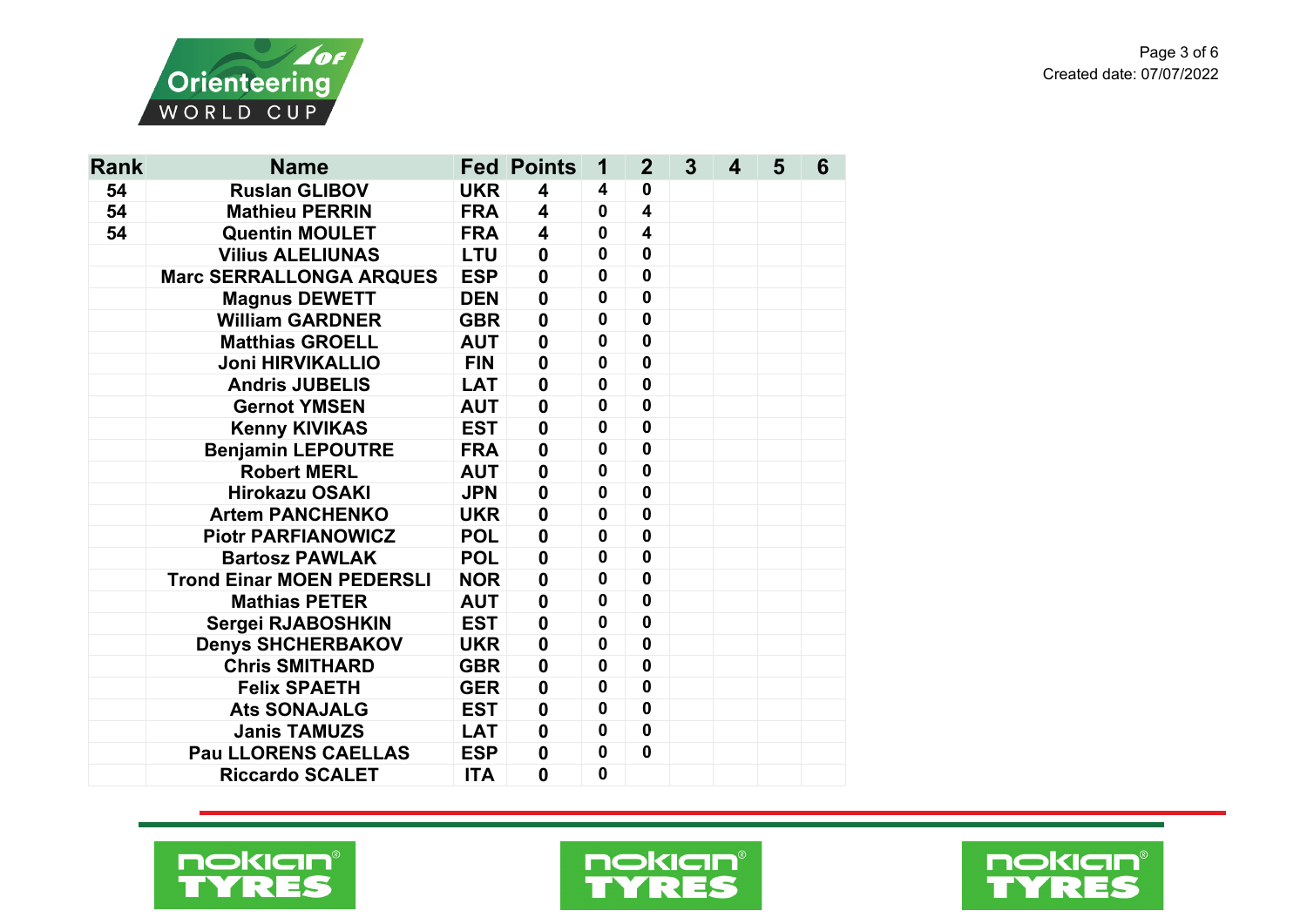

| <b>Rank</b> | <b>Name</b>                   |            | <b>Fed Points</b> |              | $\overline{2}$ | 3 | 4 | 5 | 6 |
|-------------|-------------------------------|------------|-------------------|--------------|----------------|---|---|---|---|
|             | <b>Endijs TITOMERS</b>        | <b>LAT</b> | $\boldsymbol{0}$  | $\mathbf 0$  | 0              |   |   |   |   |
|             | <b>Mattia DEBERTOLIS</b>      | <b>ITA</b> | $\boldsymbol{0}$  | $\bf{0}$     | $\mathbf 0$    |   |   |   |   |
|             | <b>Jonas HUBACEK</b>          | <b>CZE</b> | $\boldsymbol{0}$  | $\mathbf{0}$ | $\mathbf 0$    |   |   |   |   |
|             | <b>Maxime RAUTURIER</b>       | <b>FRA</b> | $\boldsymbol{0}$  | $\mathbf 0$  | $\mathbf 0$    |   |   |   |   |
|             | <b>Wouter HUS</b>             | <b>BEL</b> | $\boldsymbol{0}$  | $\mathbf 0$  | $\mathbf 0$    |   |   |   |   |
|             | <b>Fryderyk PRYJMA</b>        | <b>POL</b> | $\boldsymbol{0}$  | $\mathbf 0$  | $\mathbf{0}$   |   |   |   |   |
|             | <b>Andreas Bock BJOERNSEN</b> | <b>DEN</b> | $\mathbf 0$       | $\mathbf 0$  |                |   |   |   |   |
|             | <b>Simon KREKELS</b>          | <b>BEL</b> | $\boldsymbol{0}$  | $\mathbf 0$  | $\mathbf 0$    |   |   |   |   |
|             | <b>Uldis UPITIS</b>           | <b>LAT</b> | $\boldsymbol{0}$  | $\mathbf 0$  | $\mathbf 0$    |   |   |   |   |
|             | <b>Timo SUTER</b>             | <b>SUI</b> | $\boldsymbol{0}$  | $\mathbf{0}$ | $\mathbf 0$    |   |   |   |   |
|             | <b>Colin KOLBE</b>            | <b>GER</b> | $\boldsymbol{0}$  | 0            | $\mathbf 0$    |   |   |   |   |
|             | <b>Vojtech SYKORA</b>         | <b>CZE</b> | $\boldsymbol{0}$  | $\mathbf 0$  | $\mathbf 0$    |   |   |   |   |
|             | <b>Joseph LYNCH</b>           | <b>NZL</b> | $\boldsymbol{0}$  | $\mathbf 0$  | $\mathbf 0$    |   |   |   |   |
|             | <b>Ilgvars CAUNE</b>          | <b>LAT</b> | $\mathbf 0$       | $\mathbf 0$  | $\mathbf 0$    |   |   |   |   |
|             | <b>Theo RADONDY</b>           | <b>FRA</b> | $\boldsymbol{0}$  | $\mathbf 0$  | $\mathbf 0$    |   |   |   |   |
|             | <b>Kevinas OLISAUSKIS</b>     | <b>LTU</b> | $\boldsymbol{0}$  | $\mathbf 0$  | $\mathbf 0$    |   |   |   |   |
|             | <b>Malte Kjaer HEMMINGSEN</b> | <b>DEN</b> | $\boldsymbol{0}$  | $\mathbf 0$  |                |   |   |   |   |
|             | <b>Mathias BLAISE</b>         | <b>BEL</b> | $\boldsymbol{0}$  | 0            | $\mathbf 0$    |   |   |   |   |
|             | <b>Warre DE CUYPER</b>        | <b>BEL</b> | $\boldsymbol{0}$  | $\mathbf 0$  | $\mathbf 0$    |   |   |   |   |
|             | <b>Rasmus Moeller JESS</b>    | <b>DEN</b> | $\bf{0}$          |              | $\mathbf 0$    |   |   |   |   |
|             | <b>Alvaro CASADO</b>          | <b>ESP</b> | $\mathbf 0$       | $\mathbf 0$  | $\mathbf 0$    |   |   |   |   |
|             | <b>David ROJAS</b>            | <b>ESP</b> | $\boldsymbol{0}$  | $\mathbf 0$  | $\mathbf 0$    |   |   |   |   |
|             | <b>Axel GRANQVIST</b>         | <b>SWE</b> | $\boldsymbol{0}$  |              | $\mathbf 0$    |   |   |   |   |
|             | <b>Jakub CHALOUPSKY</b>       | <b>CZE</b> | $\boldsymbol{0}$  | 0            | $\mathbf 0$    |   |   |   |   |
|             | <b>Martin ROUDNY</b>          | <b>CZE</b> | $\boldsymbol{0}$  | 0            | $\mathbf 0$    |   |   |   |   |
|             | <b>Jurgen JOONAS</b>          | <b>EST</b> | $\boldsymbol{0}$  | 0            | $\mathbf 0$    |   |   |   |   |
|             | <b>Lukas NOVAK</b>            | <b>AUT</b> | $\boldsymbol{0}$  | $\mathbf 0$  | $\mathbf 0$    |   |   |   |   |
|             | <b>Filip KUBINA</b>           | <b>SVK</b> | $\mathbf 0$       | $\mathbf 0$  | $\mathbf 0$    |   |   |   |   |





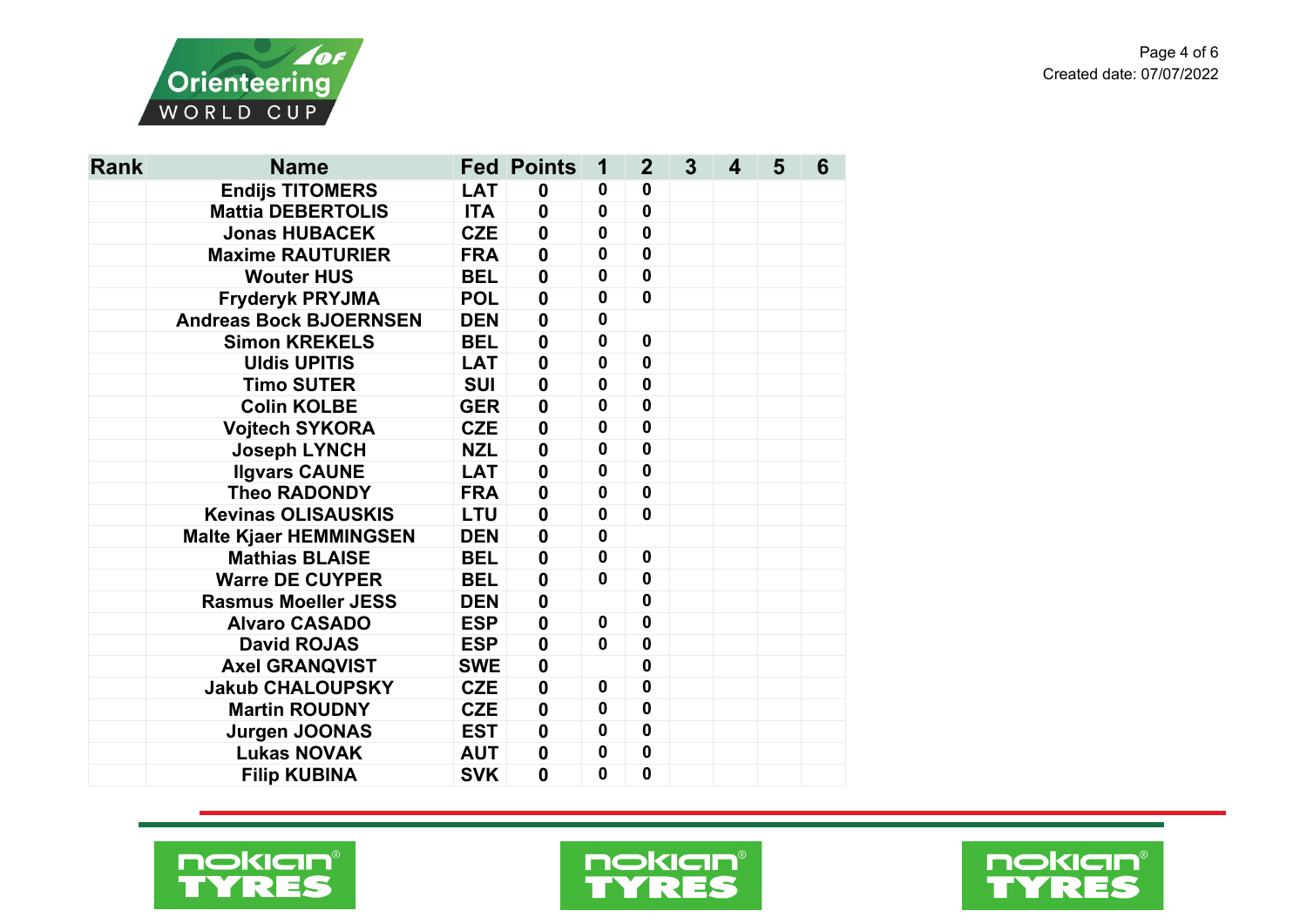



| <b>Rank</b> | <b>Name</b>                       |            | Fed Points 1 2 3 |   |   | 4 | b | 6 |
|-------------|-----------------------------------|------------|------------------|---|---|---|---|---|
|             | <b>Francesco MARIANI</b>          | <b>ITA</b> |                  | 0 | 0 |   |   |   |
|             | <b>Isaac HERNANDEZ PINDADO</b>    | <b>ESP</b> | 0                | 0 | 0 |   |   |   |
|             | <b>Linus Agervig KRISTIANSSON</b> | <b>DEN</b> |                  |   |   |   |   |   |
|             | <b>Abdelrahman ISMAIL</b>         | <b>EGY</b> |                  | 0 | 0 |   |   |   |
|             | <b>Ryusei IRIE</b>                | <b>JPN</b> |                  | 0 | 0 |   |   |   |
|             | <b>Alvaro GARCIA BERNABEU</b>     | <b>ESP</b> | 0                | 0 |   |   |   |   |